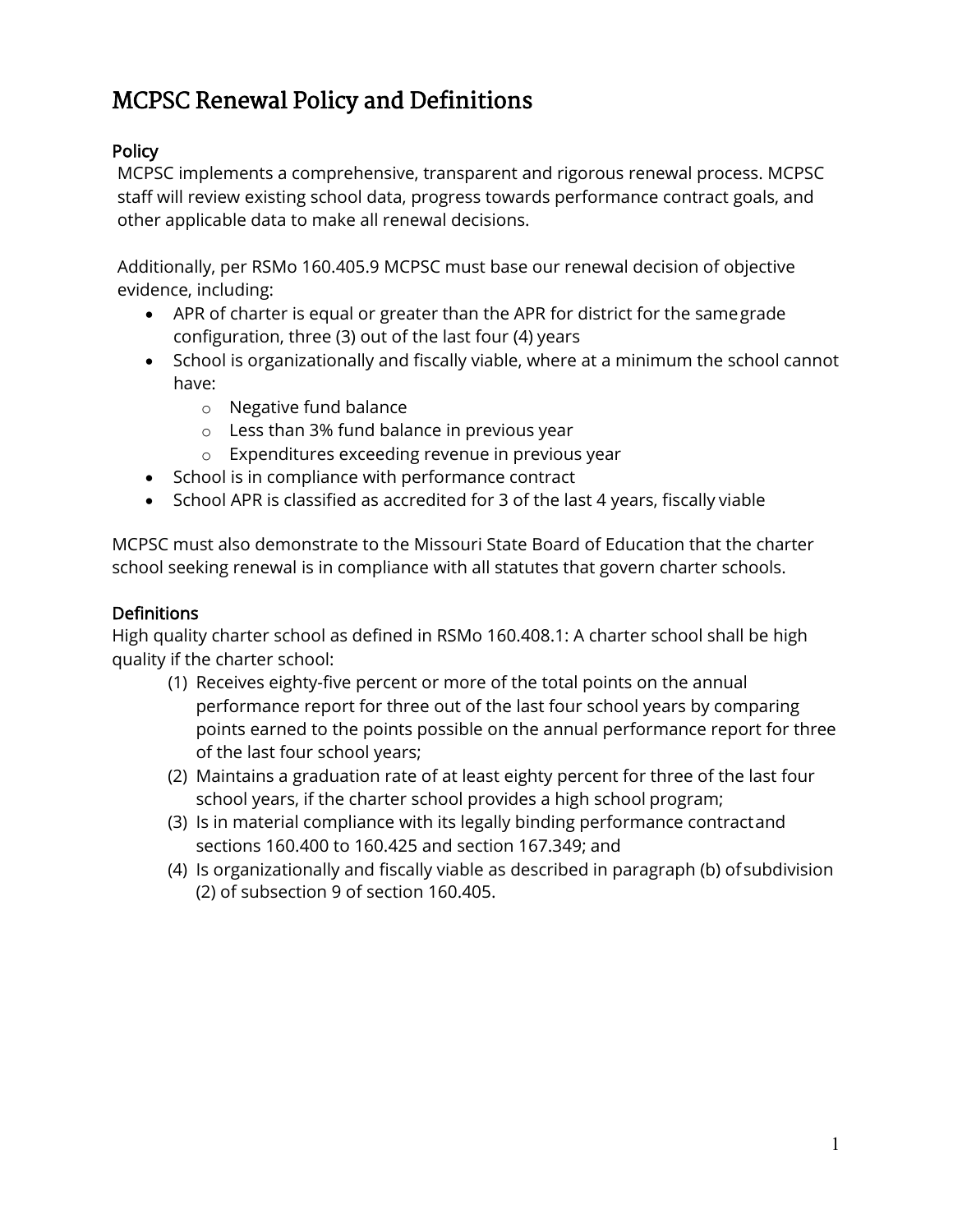## MCPSC Renewal Process

#### Statement of Intent

Due February 1 of  $4<sup>th</sup>$  or  $9<sup>th</sup>$  year of current charter

Statement on school letterhead from the chair of the school's board that states the school seeks renewal of its charter with MCPSC. The Statement of Intent should include the date the board voted to seek renewal and the desired length of the new charter (only schools designated as high- quality may seek 10 year renewal).

#### MCPSC Invites School to Submit Renewal Application

No more than 30 days following the receipt of the Statement of Intent MCPSC will provide the school with a formal invitation for renewal based on faithfulness to charter, organizational and fiscal viability and academic success. The invitation will include the length of renewal that MCPSC has agreed to. The invitation for renewal will also include a report detailing the specifics of the renewal application. MCPSC staff will also schedule a renewal meeting with school administration and board chair to discuss renewal specifics. In the event MCPSC believes an additional year of data is necessary to support the case of renewal MCPSC may modify the timeline below to allow for additional data collection including an additional year of state test data, site visits, financial data, etc. If MCPSC denies the request for renewal, MCPSC will begin closure protocol.

#### Renewal Application

Due July 1 of final contract year Full application submitted via EpiCenter to MCPSC.

#### MCPSC Application Review

MCPSC will review the application. Interviews with board and school leadership may be scheduled during this time.

#### Public Hearing

Public hearing on the renewal application will be held by MCPSC. School will provide a short presentation and the public will have the opportunity for comment. Following the public comment. MCPSC may interview the school's board. MCPSC will vote on renewal recommendation. The public hearing will be optional for schools who meet the designation of high quality. Additionally, MCPSC will provide a feedback form on our website for community input.

#### Renewal Submitted to SBOE

Due August 1 for high quality and expedited schools, December 31 for all other schools. MCPSC will submit the school's renewal application to SBOE upon receipt from the school.

#### SBOE vote on Renewal

MCPSC will present the renewal application to the SBOE and SBOE will vote to approve.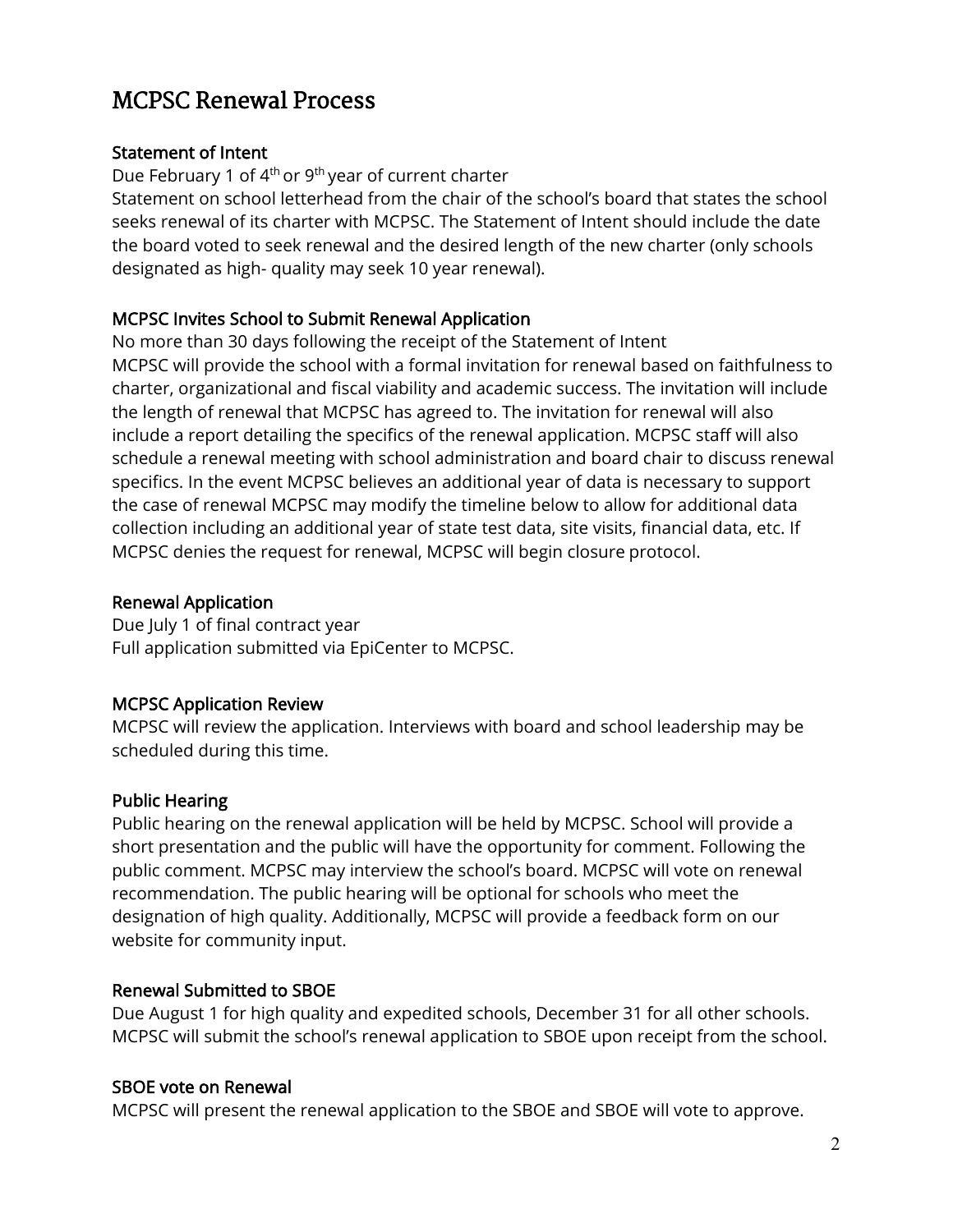# MCPSC Renewal Application

MCPSC will use the data we have gathered over the course of the charter term to streamline the requirements of the application. All applicable data and files gathered by MCPSC as part of our annual evaluations will be used where applicable.

All Schools must complete Section A. In the Invitation for Renewal MCPSC will provide guidance for which indicators and measures must be addressed (if any) in Section B. Section C and D are optional for all schools.

### Section A

- Summarize school's performance against the school's Performance Contract
- Provide three year budget projections
- Projected enrollment for the next charter term.
- Summarize the school's plans for the next charter term, including detailed plans for academics, governance and operations. This should include strategies for sustaining successes and any ways the school intends to modify its current program to address challenges. If you are adding grades beyond what was described in the original application the following sections of the original charter will need amended to include updates as related to the additional grades
	- A2: Curriculum and Instruction
	- A3: Assessments
	- A4: Daily Schedule only
	- A7: Updated goals for new grades
	- A8: School Climate and Culture
	- B3: Management and Operations
	- B4: Staffing and Human Resources
	- B5: Student Recruitment and Enrollment
	- C1: Budget
	- C3: Facilities
- Provide proposed performance contract goals for the next charter term.
- General Assurance Statements including a statement that the charter application on our website with amendments is current and up to date. If charter is not current please include any applicable amendments to ensure charter is current.

#### Section B

For any indicator or measure on the  $4<sup>th</sup>$  year annual evaluation that the school did not earn a meets or exceeds provide:

- an analysis explaining why you believe you are not meeting or exceeding,
- any actions you have already taken to address the indicator or measure, and
- an explanation and timeline for how you plan to address those areas inthe next charter term.